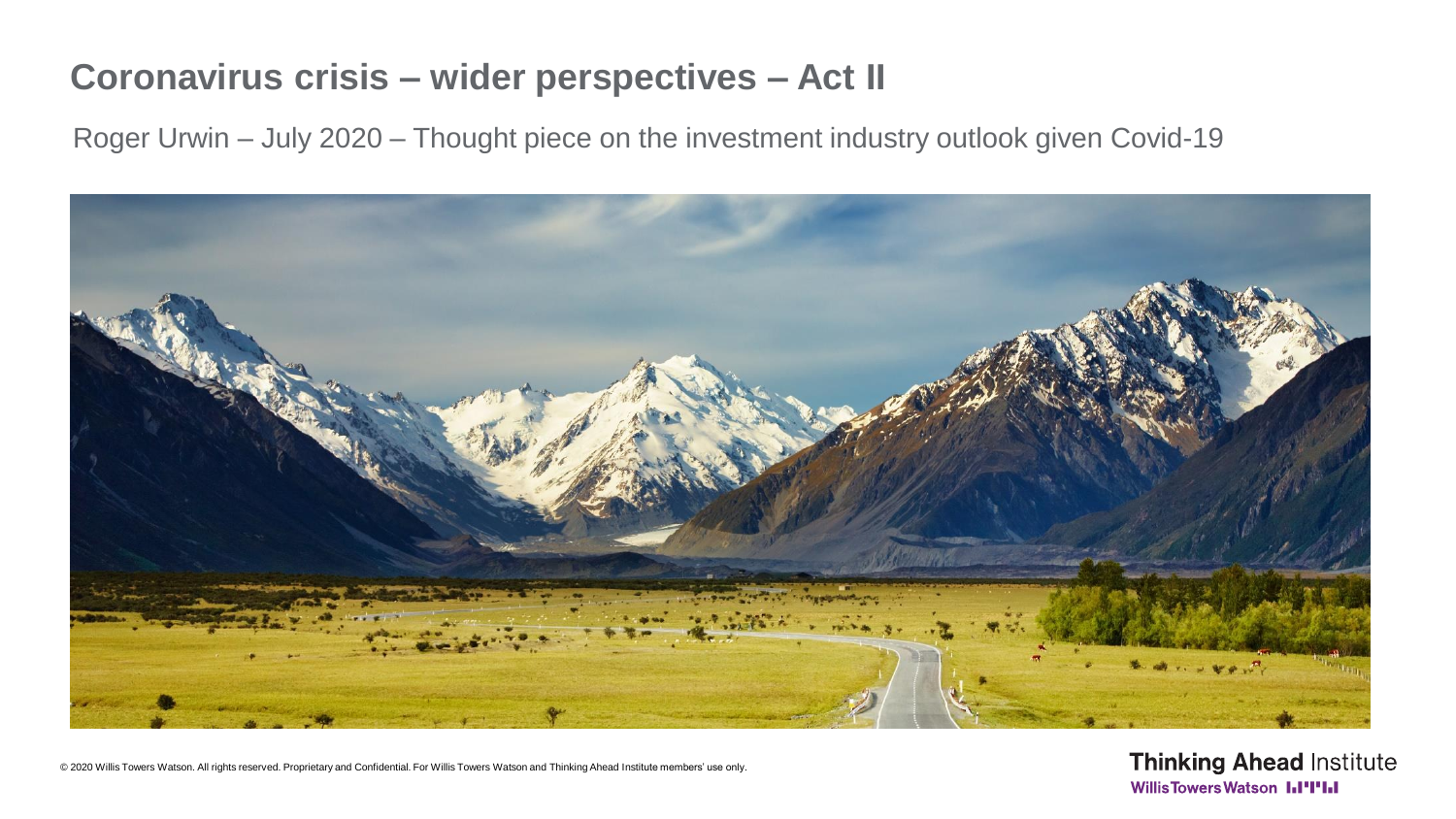#### **Act I. Defining moments – Act II. Climb to the new view**

| <b>The Covid-</b><br><b>19 crisis will</b><br>play long | Covid-19 ramifications are growing<br>$\blacksquare$<br>Shakespeare plays generally have a five-act structure.<br>$\blacksquare$<br>The Covid-19 crisis may adopt a similar pattern                                                                                                            |
|---------------------------------------------------------|------------------------------------------------------------------------------------------------------------------------------------------------------------------------------------------------------------------------------------------------------------------------------------------------|
| Act I<br>- Three<br>defining<br>moments                 | January. Australian bushfires in January got us finally to<br>stare at the complex truths in climate change<br>March. We realised that Covid-19 was truly deadly<br>$\blacksquare$<br>May. The unlawful killing of George Floyd showed us how<br>deeply scarred we were with racial injustice. |
| <b>Act II</b><br>- Climb to<br>the new<br>view          | Covid-19 has vividly reminded us of how interconnected<br>٠<br>are our social, environmental and economic issues<br>We have no choice but to face our new reality, not<br>$\blacksquare$<br>knowing fully what that may be<br>This is a time for perspective and leadership<br>п               |



**"***There are decades when nothing happens, there are weeks when decades happen."* 

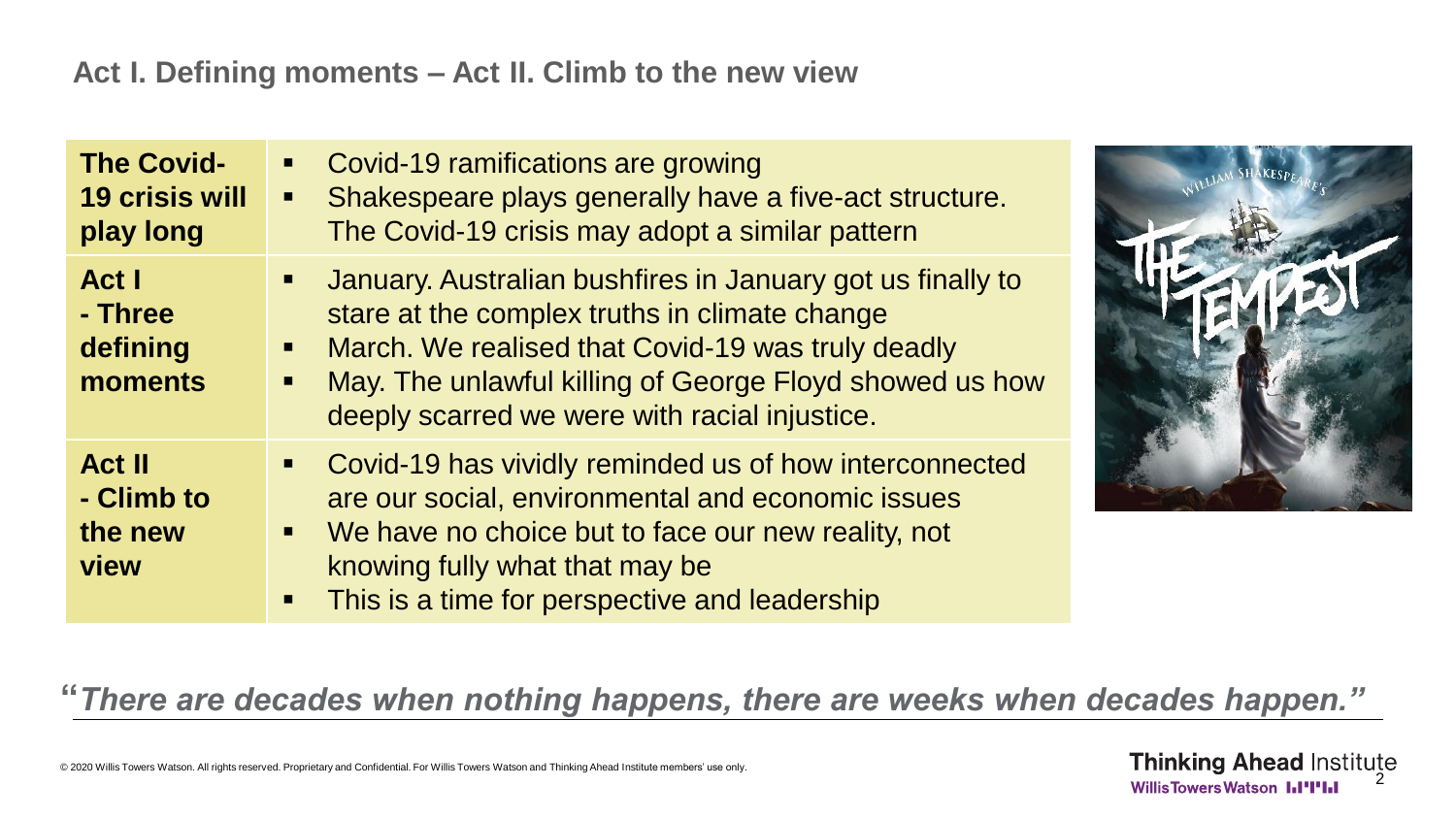# **Act I. Defining moments**

| <b>Zooming in to the</b><br>person in the<br>centre          | • Systems theory tells us that everything connects and<br>behaviours matter<br>• The person is at the centre of a health, well-being, jobs,<br>society, environment, economics, politics 'system'<br>• Not yet clear how mental health is shifting                                                                   |
|--------------------------------------------------------------|----------------------------------------------------------------------------------------------------------------------------------------------------------------------------------------------------------------------------------------------------------------------------------------------------------------------|
| <b>Zooming out to the</b><br>organisation                    | • Increased workplace attention to wellness and mental<br>health and to T-shaped careers<br>• There are some silver linings from the crisis in the<br>workplace like the WFH model and D&I focus<br>• Some organisations are exploiting this opportunity<br>• Not yet clear how trust and collaboration are shifting |
| <b>Zooming out to the</b><br>sustainability of<br>the system | • Our challenge will be developing sustainable<br>organisations that harness people and technology in a<br>wholly integrated sustainable investment system                                                                                                                                                           |

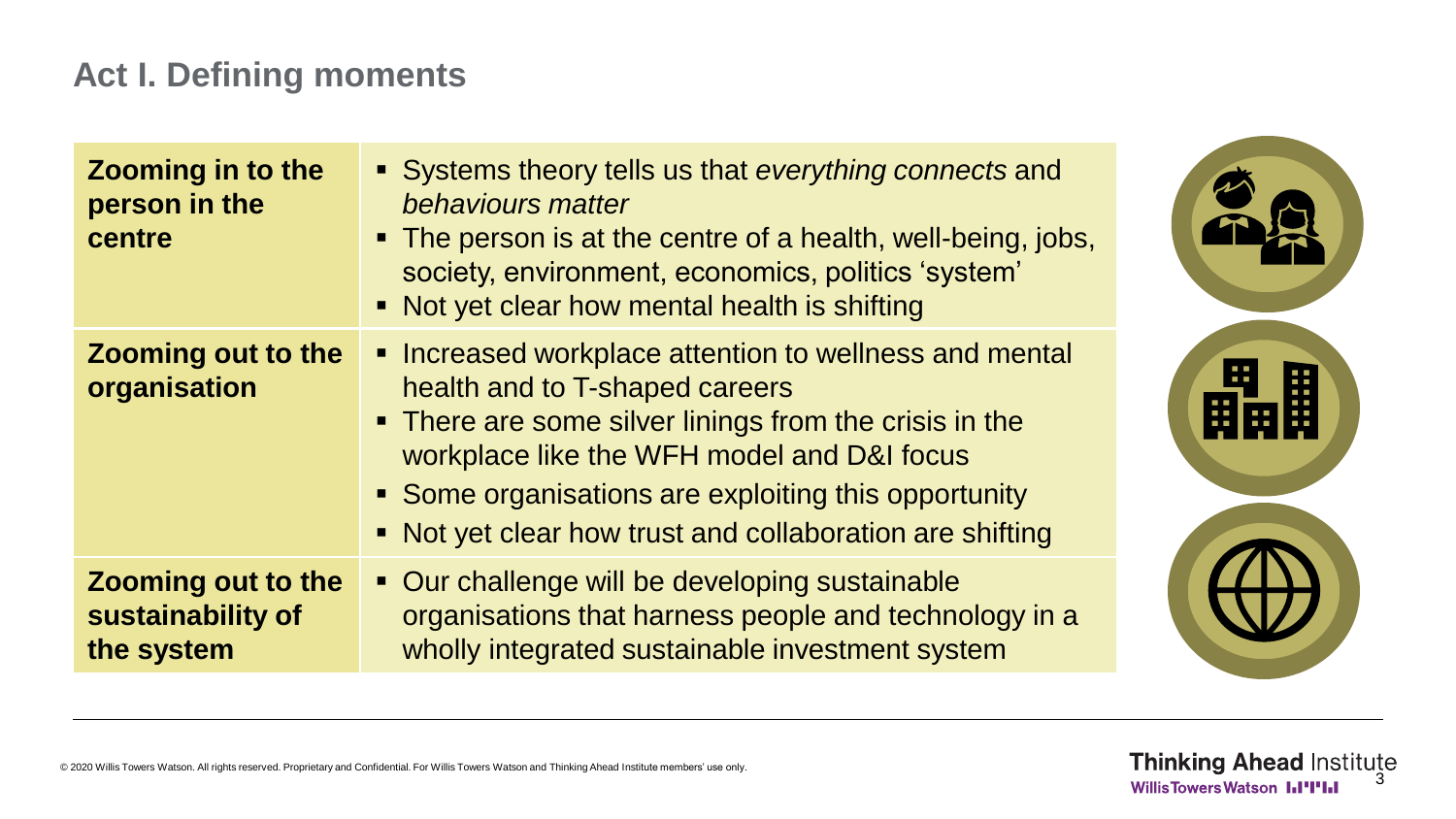### **Act II. Investment model on the move**

| <b>Digitalisation</b><br>picking up<br>pace                                               | Acceleration of digitalised methods and models in<br>adding value to the portfolios, the client delivery and<br>the foundational capabilities of the firm<br>The client delivery experience can be streamlined<br>considerably via platforms and OCIO models                                                                                                                                                                                                                                     | $\bigcirc$ |
|-------------------------------------------------------------------------------------------|--------------------------------------------------------------------------------------------------------------------------------------------------------------------------------------------------------------------------------------------------------------------------------------------------------------------------------------------------------------------------------------------------------------------------------------------------------------------------------------------------|------------|
| <b>Transitions</b><br>mediated by<br>reducing<br>pain points<br>and<br>enhancing<br>edges | Mandate and process trends have been favouring<br>drivers which enhance the edges and reduce the pain<br>points through:<br>- more advanced technology<br>- more streamlined governance<br>- higher returns (with less concern for risk)<br>Mandate transitions – these drivers above have been<br>present in the growth of index tracking, factors, private<br>markets and solutions. Covid-19 has accelerated these<br>Not yet clear how these mandate and service<br>transitions are shifting | $\circ$    |

**Thinking Ahead Institute WillisTowersWatson I.I'I'I.I** 

 $\circ$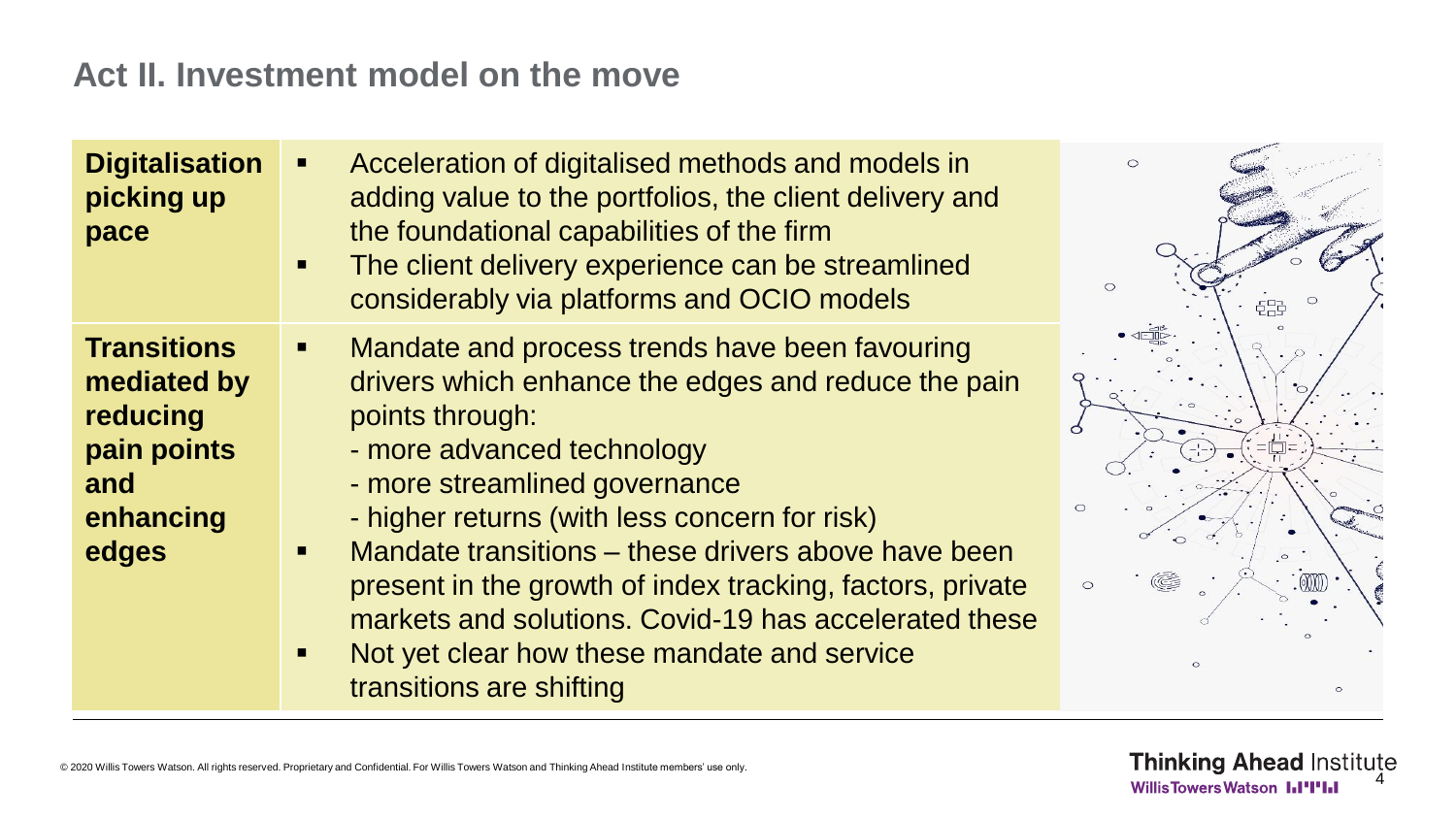# **Act II. Leadership model in the spotlight**

| <b>Leadership</b><br>defined by<br>values and<br><b>attitudes</b> | Leadership has new expectations to carry, new<br>п<br>narrative to deliver and new judgements to make<br>A time to use a clean slate, to manage strategy<br>$\blacksquare$<br>point-to-point; and to collaborate in smarter ways                                        |
|-------------------------------------------------------------------|-------------------------------------------------------------------------------------------------------------------------------------------------------------------------------------------------------------------------------------------------------------------------|
| Leadership<br>requires<br>judgement                               | Good judgement calls out for diverse counsel,<br>$\blacksquare$<br>dispassionate assessment and disciplined follow-<br>through<br>Tough decisions will be contested. Calls for clarity<br>of context around goals and beliefs, and the need<br>to strengthen coalitions |
| <b>Leadership</b><br>mobilised to<br>action                       | Three prime opportunities to work on<br>Ξ<br>- Organisational purpose and identity re-sets<br>- New ways to support and re-establish trust<br>- Urgent attention to the sustainability nexus that<br>links purpose, D&I progress and ESG                                |

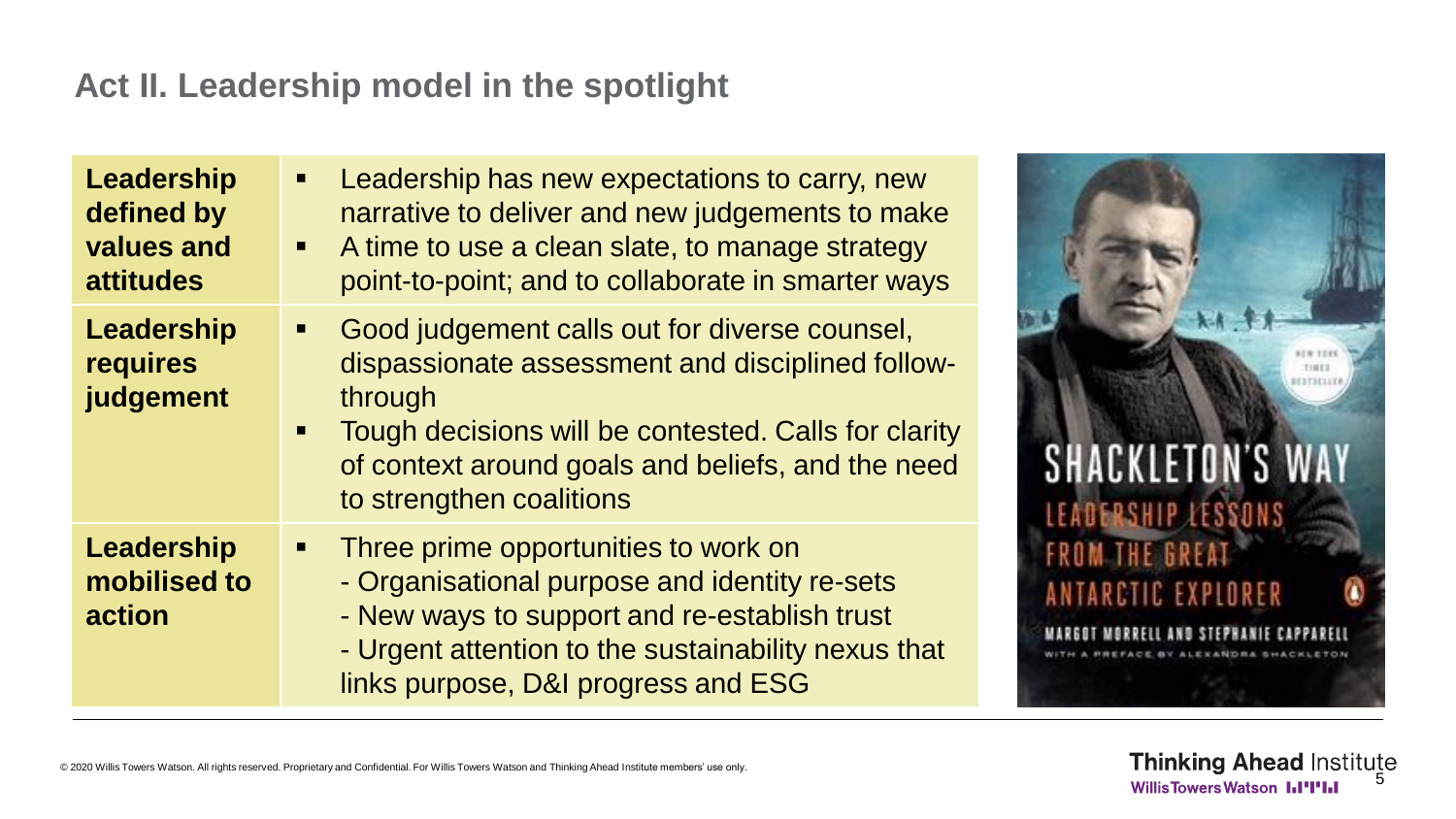### **Act II. Crises converge**



© 2020 Willis Towers Watson. All rights reserved. Proprietary and Confidential. For Willis Towers Watson and Thinking Ahead Institute members' use only.

**Thinking Ahead Institute WillisTowersWatson LI'I'LI** 6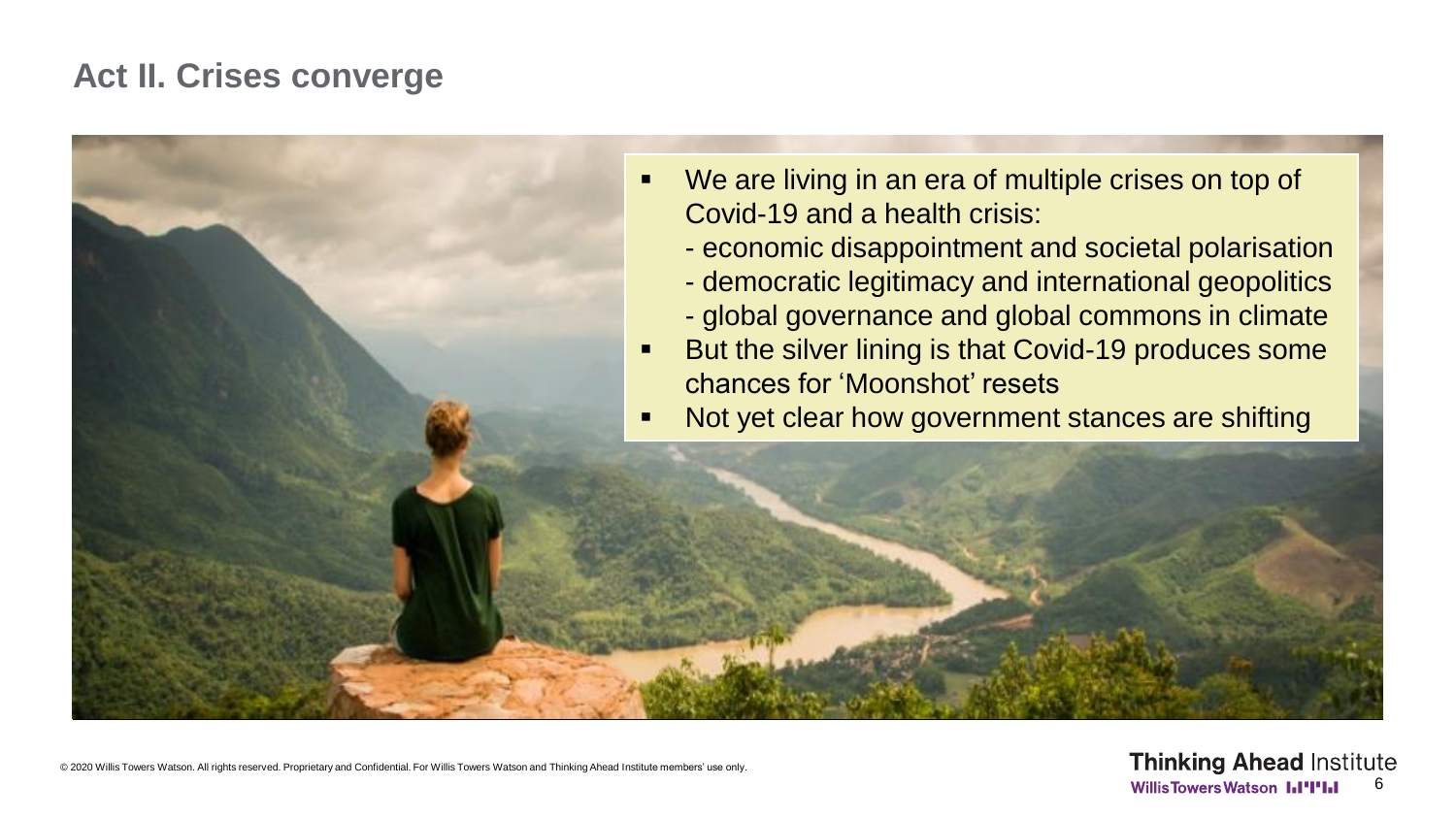### **Act II. Summary**

- Uncertainties about our future have broken new ground
- This crisis has generated surges of anxiety, deep vulnerabilities and multiple tragedies. But the silver lining is that we are uncovering finer values, deeper talent and better truths
- Improvements in relationships and the emergence of stronger values are tapping into our inner heroes
- Think of all the resets, in families, in new support networks, and in the new respect for front-line workers. We are surprising ourselves
- The investment industry can find its resets too and play its part in wider societal and environmental resets
- Crises may be able to reveal better paths

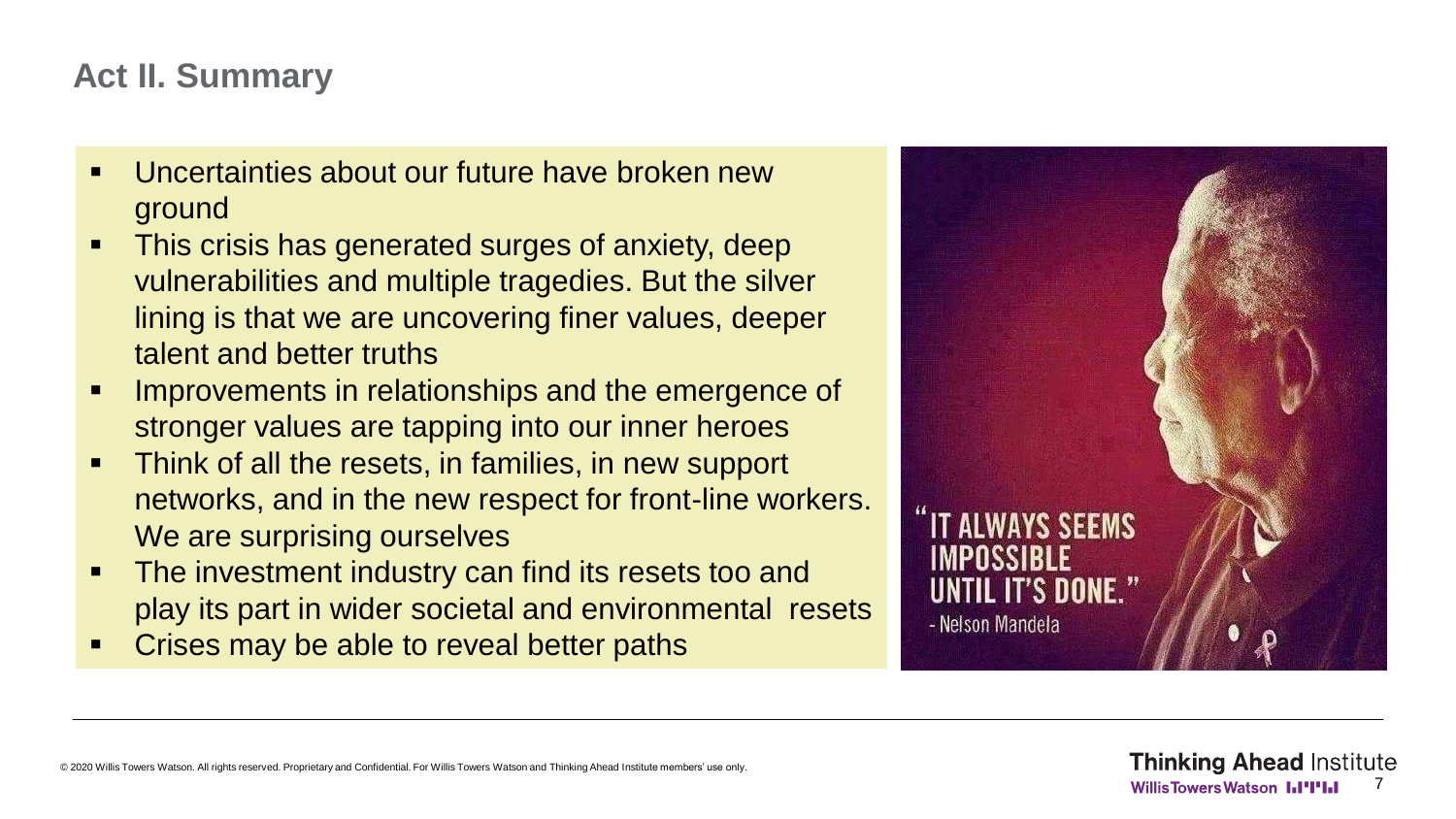#### **Investment model on the move**

| <b>Mandates and methods</b>                                               | <b>Sustainability and ESG</b>                                                  |  |
|---------------------------------------------------------------------------|--------------------------------------------------------------------------------|--|
| • Covid-19 introduces many new uncertainties to the model                 | $\blacksquare$ The management of a third dimension in investing $-$ the impact |  |
| Mandate and process trends have been broadly favouring                    | - is a massive change as big as any we've seen in the modern                   |  |
| drivers which enhance edges and reduce pain points through                | era                                                                            |  |
| - more advanced technology                                                | • Then ESG. Our experiences through 2020 suggest that by                       |  |
| - lighter governance                                                      | taking a multi-stakeholder lens all our actions should be trained              |  |
| - expectations for higher returns (with less concern on risk).            | on greater sustainability                                                      |  |
| <b>Mandate transitions</b> – these drivers above have been present in the | It is enlightened self-interest to step up the resourcing on                   |  |
| growth of index tracking, factors, private markets and solutions.         | sustainability, in the integration of ESG, strategic management                |  |
| Covid-19 is likely to accelerate these                                    | of sustainability and connecting to the SDGs. We have been                     |  |
| <b>Process transitions</b> – these drivers above have been present in     | travelling in this direction. It is time to pick up pace on this               |  |
| evolving these ways of doing things                                       | I think we can envisage some pretty big transitions.                           |  |
| - OCIO in which scale and specialisation gives AOs some                   | Can you imagine the time when:                                                 |  |
| streamlining benefits                                                     | - standards of ESG are consistent, greenwashing has departed                   |  |
| - Total portfolio approaches (TPA) where managing to a goal is            | - the standard portfolio index is integrated or tilted to ESG                  |  |
| preferred to managing to benchmarks                                       | - standard reports are covering impact as much risk and return                 |  |
| - Index tracking and ETFs where the index embeds the strategy             | - standard strategies are built on risk-adjusted return integrating            |  |
| Covid-19 is likely to accelerate these too.                               | <b>SDG</b> contribution                                                        |  |
| • Satya Nadella of Microsoft said Covid jammed two years of digital       | - advanced strategies integrate their impacts on the real-world                |  |
| development into two months. The digitalisation changes seem most         | using a total portfolio approach that puts every investment into a             |  |
| likely in the near-term to improve the service and delivery model         | competition to optimise risk and return alongside impact                       |  |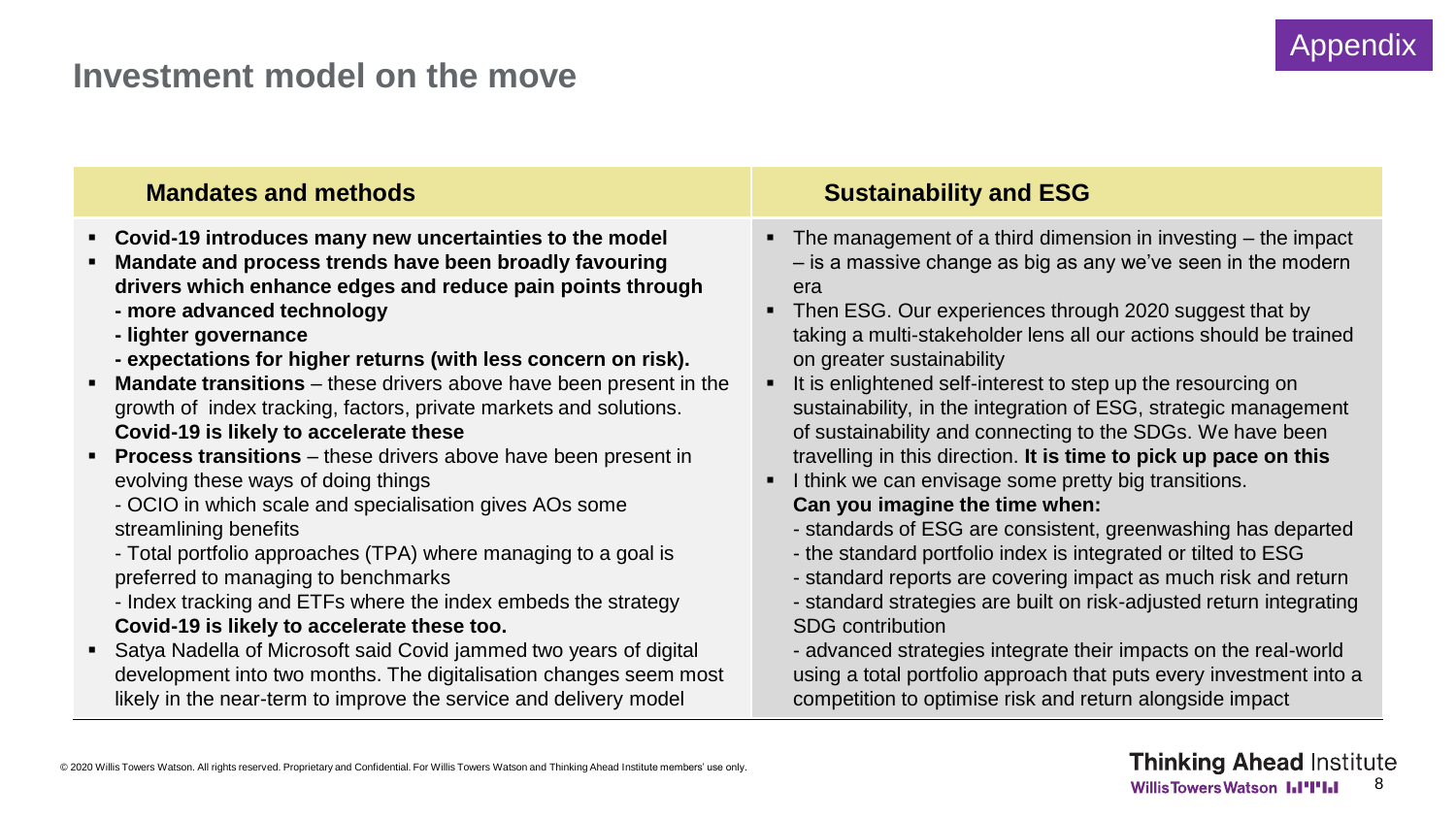# **Leadership model in the spotlight**

#### **Decisions becoming more difficult Inclusion becoming more critical** ▪ **Leadership has new expectations to carry, new narrative to deliver and new judgements to make at a time when uncertainties have reached a new level** ▪ We should recognise how often decisions will not be clear-cut. Opinions will differ by reference to - the internal context (the 'scaffolding')– values, beliefs and goals - the external content (the 'bricks') – data and model, strands and time horizon ■ Decisions have got more difficult through the current crisis with more complex situations, more uncertainty present and limited relevant data. This is a time to try to strengthen the coalitions supporting tough decisions with diverse counsel, dispassionate assessment and disciplined follow-through all important. **•** Crises generally create conditions for more experiments to be run and more innovations to be put into practice. **EXEDENT** Innovation needs, in particularly, a strong leadership mindset with in particular: ■ Pro-active mindset; and agile structure for creative ideas In a crisis, we watch leaders closely and place over-emphasis on their communications. We want both to be listened to and to be led In response, leaders should consciously overcommunicate, but making the tone authentic and personal, **with honesty about the present, and reasoned positivity about the future** In a world of changing zeitgeist with millennials a bigger **part of the mix the business case to treat the workforce with much deeper respect has become much stronger.**  ■ The vital signs around diversity need for it to be at least 'safe', and at best 'cherished' but the bad news has revealed how unsafe black lives have been. The better news is that industry leaders have tuned into this subject, and publicly said how unjust things have been, have committed to act with urgency to make diversity cherished Three prime opportunities to work on - Organisational purpose and identity re-sets – a new social contract

- Measurement mindset around judgement and patience
- Marketplace/ownership mindset attuned to the needs and pain points that will frame demand
- New ways to support and re-establish trust
- Urgent attention to the sustainability nexus that links purpose, D&I progress and ESG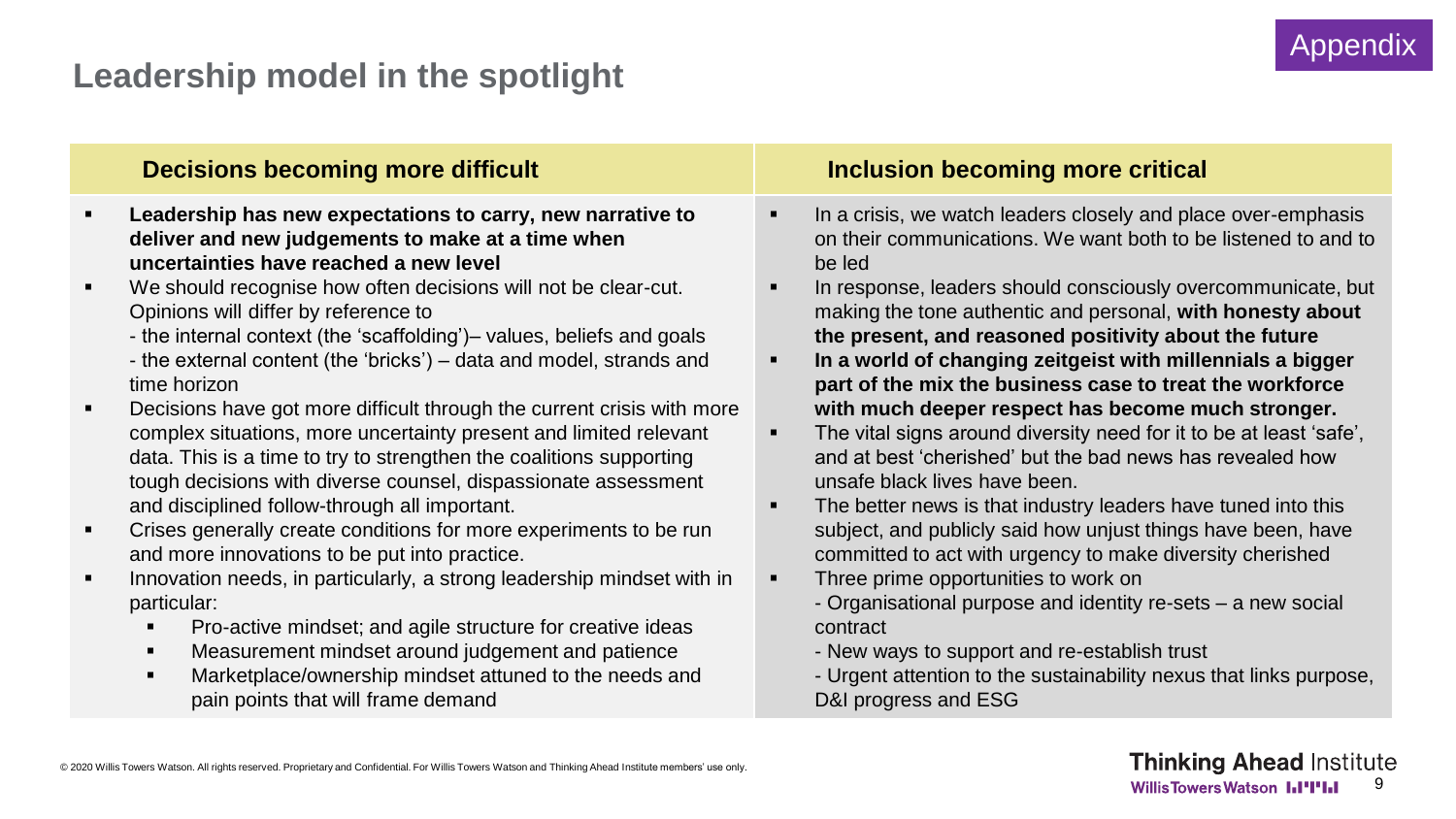### **Crises converging**

| <b>Multiple</b><br><b>crises</b>                           | We are living in an era of multiple crises on top of Covid-19:<br>п<br>economic disappointment and societal polarisation<br>democratic legitimacy and of international geopolitics<br>global governance and a global commons in managing<br>п<br>climate<br>Crises that converge are likely to compound and to produce<br>п<br>multiplier problems                                                                          |
|------------------------------------------------------------|-----------------------------------------------------------------------------------------------------------------------------------------------------------------------------------------------------------------------------------------------------------------------------------------------------------------------------------------------------------------------------------------------------------------------------|
| <b>Reset</b><br><b>responses</b><br>using<br>collaboration | Covid produces some chances for resets in these crisis<br>areas. These, like Moonshots, may present ways to<br>transform the upside and downside of these situations<br>Influential players working together are best able to catalyse<br>these opportunities – think corporations, asset managers,<br>asset owners and a collaboration model likely to involve third<br>state organisations like PRI and ClimateAction100+ |
| The role of<br>the industry<br>and the asset<br>owner      | Are these crises ones that asset owners should have ambitions<br>to contribute positively to? The question relates to purpose,<br>fiduciary responsibility and license to operate<br>How can the investment industry adapt, maybe pivot and even<br>in some cases transform itself to be hyper-relevant and<br>valuable in a changing world?<br>Moonshot thinking maybe required                                            |



**MISSION ECONOMY** A MOONSHOT GUIDE TO **CHANGING CAPITALISM MARIANA MAZZUCATO**